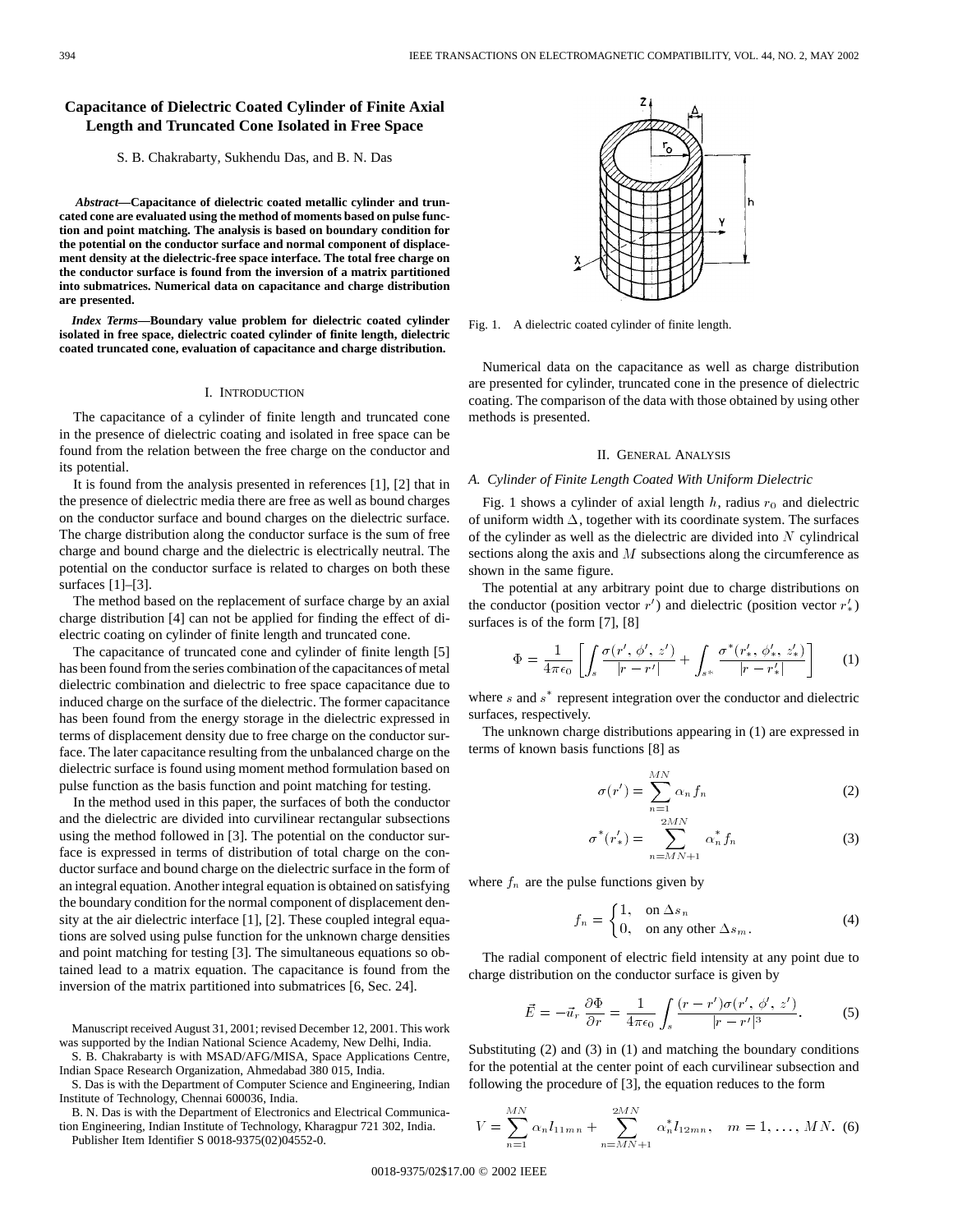Using (2), (3), and (5), and continuity of the radial component of displacement density leads to the following equation [1]–[3]

(2), (3), and (5), and continuity of the radial component of dis-  
ent density leads to the following equation [1]–[3]  

$$
0 = \sum_{n=1}^{MN} \alpha_n l_{21mn}^* - \frac{1}{\epsilon_0(\epsilon_r - 1)} \sum_{n=MN+1}^{2MN} \alpha_n^* l_{22mn}^*
$$

$$
m = MN + 1, ..., 2MN
$$
(7)

where

$$
l_{22mn}^* = \begin{cases} 1, & m = n \\ 0, & m \neq n. \end{cases}
$$

 $MN$  is the total number of curvilinear rectangular subareas into which each surfaces of conductor and dielectric are divided.

The coefficients appearing in (6) and (7) are found to be of the form as shown in  $(8)$ – $(10)$  at the bottom of the page, where

$$
\cos \psi = \frac{(r_0 + \Delta) - r_0 \cos\left((m - n)\frac{2\pi}{M}\right)}{\sqrt{r_0^2 + (r_0 + \Delta)^2 - 2r_0(r_0 + \Delta)\cos\left((m - n)\frac{2\pi}{M}\right)}}
$$
(11)

and  $\Delta$  is the width of the dielectric coating on the cylinder of Fig. 1. Equations (8)–(10) are valid for  $m \neq n$ .

The set of simultaneous equations resulting from (6) and (7) lead to a matrix equation of the from

$$
\begin{bmatrix} [l_{11mn}] & [l_{12mn}] \\ [l_{21mn}] & \left[ -\frac{1}{\epsilon_0(\epsilon_r - 1)} l_{22mn}^* \right] \end{bmatrix} \begin{bmatrix} [\alpha_n] \\ [\alpha_n^*] \end{bmatrix} = \begin{bmatrix} [V] \\ [0] \end{bmatrix} \tag{12}
$$

where  $[l_{11mn}]$ ,  $[l_{12mn}]$ ,  $[l_{2mn}^*]$  are the submatrices each of order  $MN \times MN$  and  $[l^*_{22mn}]$  is the unit matrix, [V] and [0] are the column submatrices each of order  $MN \times 1$ .

Following the procedure suggested in [7, Appendix E], the diagonal elements of submatrices  $[l_{11mn}]$  and  $[l_{12mn}]$  are obtained from the formula

$$
l_{11nn} = \frac{1}{2\pi\epsilon_0} \left[ \frac{2\pi r_0}{M} \ln \left\{ \frac{hM}{2\pi r_0 N} + \sqrt{1 + \left(\frac{hM}{2\pi r_0 N}\right)^2} \right\} + \frac{h}{N} \ln \left\{ \frac{2\pi r_0 N}{Mh} + \sqrt{1 + \left(\frac{2\pi r_0 N}{Mh}\right)^2} \right\} \right]
$$
\n(13)

$$
l_{12nn} = \frac{1}{4\pi\epsilon_0} \left\{ Z \ln \left[ \frac{X+Y}{-X+Y} \right] + X \ln \left[ \frac{Z+Y}{-Z+Y} \right] - 4D \tan^{-1} \frac{XZ}{2DY} \right\}
$$
(14)

where

$$
X = \frac{h}{N}, \quad Z = \frac{2\pi r}{M}
$$
  
 
$$
Y = \sqrt{X^2 + Z^2 + 4D^2}, \quad D = r - r_0.
$$

Substituting  $r = r_0 + \Delta$  in (14), the diagonal elements  $l_{12nn}$  are obtained.

The diagonal elements of  $[l^*_{21mn}]$  are obtained on differentiating (14) with respect to r and substituting  $r = r_0 + \Delta$  and hence

$$
l_{21mn}^* = -\frac{\partial}{\partial r} (l_{12mn}) \Big|_{r=r_0+\Delta}
$$

:

With the substitution  $a = h/N$ ,  $b = 2\pi r_0/M$ , the expression for the diagonal elements assumes the form [7]

$$
l_{21mn}^* = \frac{1}{4\pi\epsilon_0} \cdot \left[ \frac{4ab(r_0 + \Delta)(a^2 + b^2 + 2\Delta^2)}{\sqrt{a^2 + b^2 + 2\Delta^2}(a^2 + \Delta^2)(b^2 + \Delta^2)} + p_1 + p_2 \right]
$$
(15)

where

$$
p_1 = \frac{-4ab\Delta(a^2 + b^2 + \Delta^2 + \Delta(r_0 + \Delta))}{[\Delta^2(a^2 + b^2 + \Delta^2) + a^2b^2]\sqrt{a^2 + b^2 + \Delta^2}}
$$

$$
p_2 = 4\tan^{-1}\frac{ab}{\Delta\sqrt{a^2 + b^2 + \Delta^2}}.
$$

Using the method suggested in the literature for inversion of a matrix by partitioning it into submatrices [6], the solution of (12) is obtained as

$$
\begin{bmatrix} \n\alpha_n \n\end{bmatrix} = \n\begin{bmatrix} \n\left[ \xi_{11mn} \right] & \left[ \xi_{12mn} \right] \\
\left[ \xi_{21mn} \right] & \left[ \xi_{22mn} \right] \n\end{bmatrix} \n\begin{bmatrix} \n[V] \\
[0] \n\end{bmatrix}
$$
\n(16)

where  $\xi_{mn}$  are the elements of inverse of the square matrix of equation (12). The inverse matrix is again partitioned into sub-matrices  $[\xi_{11mn}]$ ,  $[\xi_{12mn}], [\xi_{21mn}], [\xi_{22mn}].$ 

The total free charge on the surface of the conductor is

$$
Q = \sum_{n=1}^{MN} \sum_{n=1}^{MN} \left[ \alpha_n \frac{2\pi r_0 h}{MN} + \alpha_n^* \frac{2\pi (r_0 + \Delta) h}{MN} \right].
$$
 (17)

The capacitance per unit length of the structure shown in Fig. 1 is

$$
C = \frac{1}{h} \frac{Q}{V}.
$$
 (18)

## III. TRUNCATED CONE WITH UNIFORM DIELECTRIC COATING

A truncated cone with radii  $r_1$  and  $r_2$  at the uppermost and lowermost cross-sections and axial length h together with the coordinate system is shown in Fig. 2. The conductor of uniform thickness is approximated by a combination of  $N$  cylindrical sections along the axis [4].

The radius of the  $n$ th cylindrical section on the conducting surface is given by

$$
r_n = r_2 + \frac{r_1 - r_2}{h} z(n)
$$
 (19)

where 
$$
z(n) = (n-1)(h/N) + (h/2N)
$$
.

$$
l_{11mn} = \frac{1}{4\pi\epsilon_0} \frac{(2\pi r_0 h)/MN}{\sqrt{4r_0^2 \sin^2((m-n)\frac{\pi}{M}) + ((m-n)\frac{h}{N})^2}}
$$
(8)

$$
l_{12mn} = \frac{1}{4\pi\epsilon_0} \frac{(2\pi(r_0 + \Delta)h)/MN}{\sqrt{r_0^2 + (r_0 + \Delta)^2 - 2r_0(r_0 + \Delta)\cos\left((m - n)\frac{2\pi}{M}\right) + \left((m - n)\frac{h}{N}\right)^2}}
$$
(9)

$$
l_{21mn}^* = \frac{1}{4\pi\epsilon_0} \frac{(2\pi(r_0 + \Delta)h/MN)\cos\psi}{r_0^2 + (r_0 + \Delta)^2 - 2r_0(r_0 + \Delta)\cos\left((m - n)\frac{2\pi}{M}\right) + \left((m - n)\frac{h}{N}\right)^2}
$$
(10)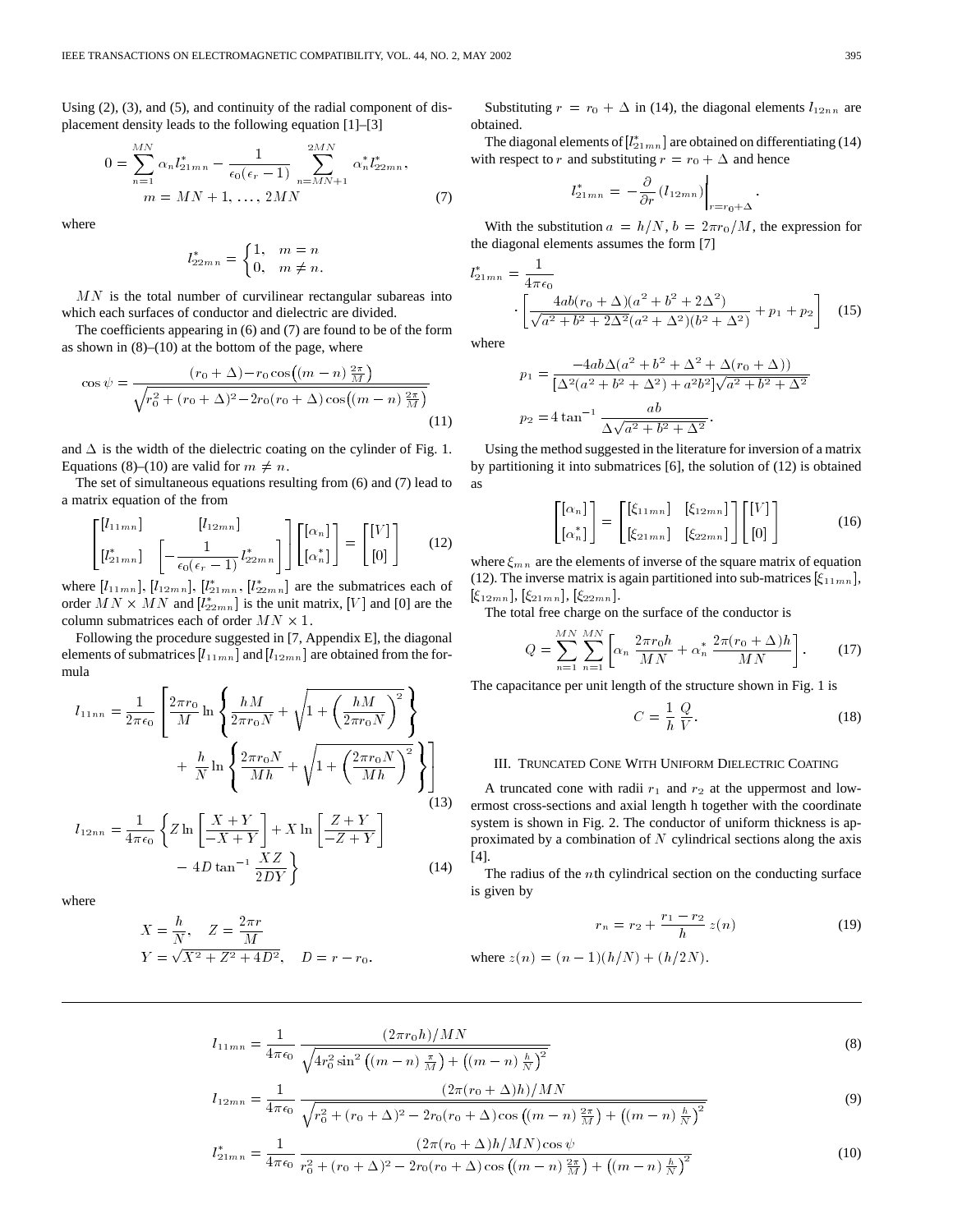

Fig. 2. A dielectric coated truncated cone.

The radius of the  $n$ th cylindrical section on the surface of the dielectric is

$$
r_n^{\Delta} = r_n + \Delta. \tag{20}
$$

Each cylindrical segment on both the surfaces is divided into  $M$  subsections along the circumference, uniformly along the axis. The circumferential dimension of the curvilinear rectangles depends upon the radii and is different along the axial direction for conductor and dielectric surfaces, uniformly along the axis. The circumferential dimension of the curvilinear rectangles depends upon the radii and is different along the axial direction for conductor and dielectric surfaces.

Following the procedure of Section II-A, the matrix equation for this

problem is obtained as shown  
\n
$$
\begin{bmatrix}\n[L_{11mn}] & [L_{12mn}]\n\end{bmatrix}\n\begin{bmatrix}\nL_{12mn}\n\end{bmatrix} - \frac{1}{\epsilon_0(\epsilon_r - 1)} L_{22mn}^*\n\end{bmatrix}\n\begin{bmatrix}\n[\beta_n]\n\end{bmatrix}\n=\n\begin{bmatrix}\n[V_t]\n\end{bmatrix}.
$$
\n(21)

The elements of the submatrices appearing in the left-hand side of the above equation are shown in (22)–(24) at the bottom of the page, where The elements of the submatrices appearing in the level to above equation are shown in (22)–(24) at the bottonere<br>
cos  $\psi = \frac{(r_n + \Delta) - r_n \cos((m - n) \frac{2\pi}{M})}{\Delta}$ 

here  
\n
$$
\cos \psi = \frac{(r_n + \Delta) - r_n \cos\left((m - n)\frac{2\pi}{M}\right)}{\sqrt{r_n^2 + (r_n + \Delta)^2 - 2r_n(r_n + \Delta)\cos\left((m - n)\frac{2\pi}{M}\right)}}.
$$
\n(25)

 $\Delta$  is the width of the dielectric coating on the cylinder of Fig. 1. Equations (22)–(25) are valid for  $m \neq n$ .

 $[L_{22mn}^*]$  is the unit matrix,  $[V_t]$  and [0] are the column matrices.

The diagonal elements are as follows:

$$
L_{11nn} = \frac{1}{2\pi\epsilon_0} \left[ \frac{2\pi r_n}{M} \ln \left\{ \frac{hM}{2\pi r_n N} + \sqrt{1 + \left(\frac{hM}{2\pi r_n N}\right)^2} \right\} + \frac{h}{N} \ln \left\{ \frac{2\pi r_n N}{Mh} + \sqrt{1 + \left(\frac{2\pi r_n N}{Mh}\right)^2} \right\} \right]
$$
  

$$
L_{12nn} = \frac{1}{4\pi\epsilon_0} \left\{ Z \ln \left[ \frac{X+Y}{-X+Y} \right] + X \ln \left[ \frac{Z+Y}{-Z+Y} \right] - 4D \tan^{-1} \frac{XZ}{2DY} \right\}
$$
 (27)

where

$$
\begin{aligned} X&=\frac{h}{N},\quad Z=\frac{2\,\pi\,r^n}{M}\\ Y&=\sqrt{X^2+Z^2+4D^2},\quad D=r^n-r_n. \end{aligned}
$$

Substituting  $r^n = r_n + \Delta$  in (27), the diagonal elements  $L_{12nn}$  are obtained.

The diagonal elements of  $[L^*_{21mn}]$  are obtained on differentiating (27) with respect to  $r^n$  and substituting  $r^n = r_n + \Delta$  and hence

$$
L_{21mn}^{*} = -\frac{\partial}{\partial r^{n}} (l_{12mn})\Big|_{r^{n} = r_{n} + \Delta}
$$

Following the similar method as applied in Section II-A, the unknown charge densities  $\beta_n$  and  $\beta_n^*$  are evaluated from the inversion of the matrix equation (21) by partitioning it into submatrices and is obtained as under

$$
\begin{bmatrix}\n[\beta_n] \\
[\beta_n^*]\n\end{bmatrix} = \begin{bmatrix}\n[\xi_{mn}^{ll}] & [\xi_{mn}^{lr}]\n\end{bmatrix}\n\begin{bmatrix}\n[V_t] \\
[0]\n\end{bmatrix}
$$
\n(28)

where  $\xi_{mn}$  are the elements of inverse of the square matrix of equation (28).

The total charge on the conductor surface is given by

$$
Q = \sum_{n=1}^{MN} \sum_{n=1}^{MN} \left[ \beta_n \frac{2\pi r_n h}{MN} + \beta_n^* \frac{2\pi (r_n + \Delta) h}{MN} \right].
$$
 (29)

The capacitance per unit length of the structure shown in Fig. 2 is

$$
C' = \frac{1}{h} \frac{Q}{V_t}.
$$
\n(30)

:

### IV. NUMERICAL RESULTS

Using equations (8)–(18), the capacitance per unit length of the dielectric coated cylinder of Fig. 1 is evaluated as a function of  $h/r_0$  with  $\Delta/h$  as a parameter for  $\epsilon_r = 3.0$ . The convergence of the numerical data on the capacitance per unit length is checked for each parameter. A representative convergence data for the dielectric coated cylinder is shown in Table I.

$$
L_{11mn} = \frac{1}{4\pi\epsilon_0} \frac{(2\pi r_n h)/MN}{\sqrt{4r_n^2 \sin^2((m-n)\frac{\pi}{M}) + ((m-n)\frac{h}{N})^2}}
$$
(22)

$$
L_{12mn} = \frac{1}{4\pi\epsilon_0} \frac{(2\pi(r_n + \Delta)h)/MN}{\sqrt{r_n^2 + (r_n + \Delta)^2 - 2r_n(r_n + \Delta)\cos\left((m - n)\frac{2\pi}{M}\right) + \left((m - n)\frac{h}{N}\right)^2}}
$$
(23)

$$
L_{21mn}^{*} = \frac{1}{4\pi\epsilon_0} \frac{(2\pi(r_n + \Delta)h/MN)\cos\psi}{r_n^2 + (r_n + \Delta)^2 - 2r_n(r_n + \Delta)\cos\left((m - n)\frac{2\pi}{M}\right) + \left((m - n)\frac{h}{N}\right)^2}
$$
(24)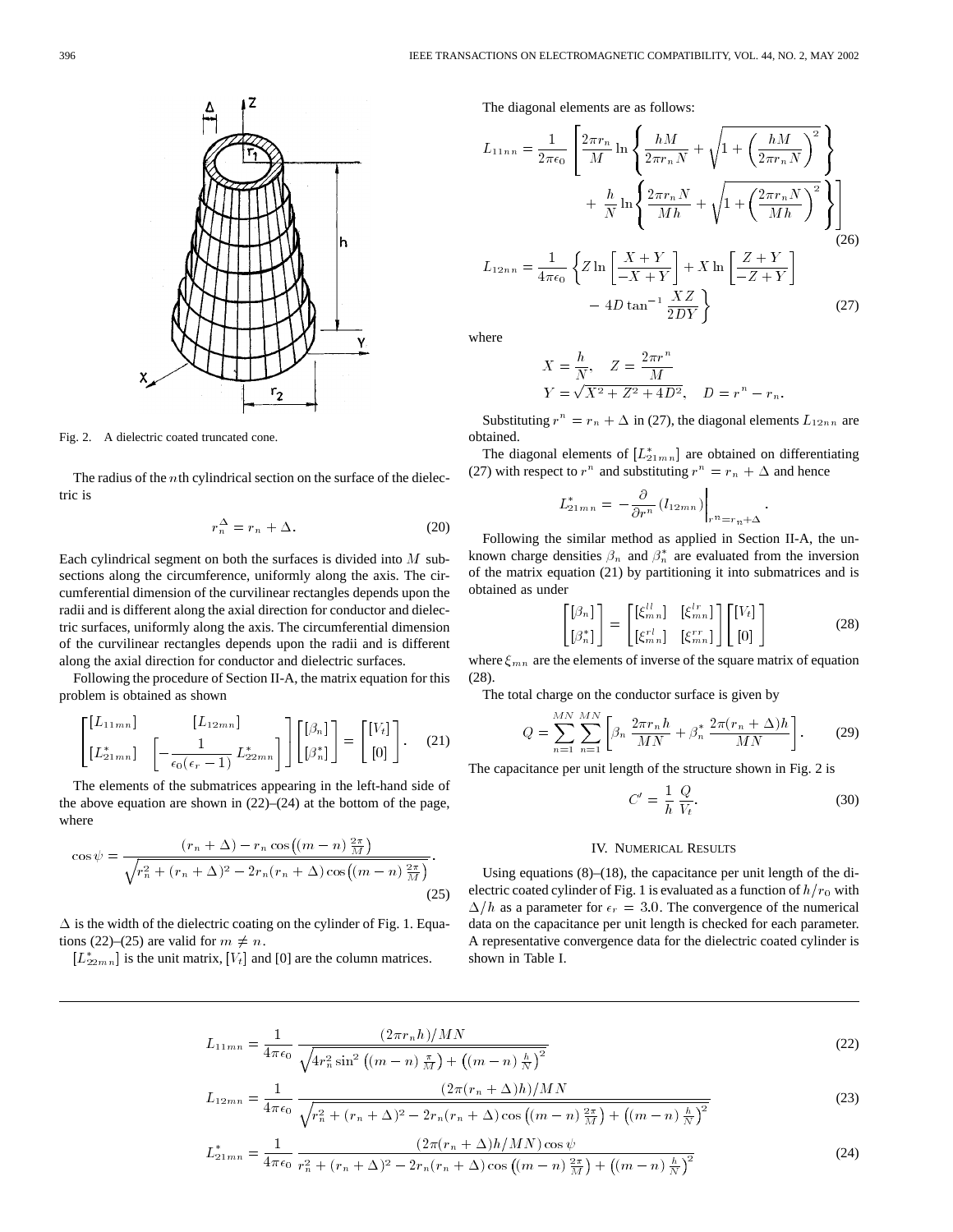TABLE I CONVERGENCE OF THE CAPACITANCE/LENGTH OF DIELECTRIC COATED CYLINDER FOR  $h/r_0 = 40$ 

| м | N  | Capacit.ance/<br>length (pf/m) |
|---|----|--------------------------------|
| 3 | 18 | 21.67                          |
| 4 | 24 | 21.69                          |
| 5 | 30 | 22.15                          |
| 6 | 36 | 22.68                          |
|   | 42 | 22.79                          |



Fig. 3. The capacitance per unit length of a dielectric coated metallic cylinder as a function of  $h/r_0$  with  $\Delta/h$  as a parameter and  $\epsilon_r = 3.0$ .



Fig. 4. The capacitance per unit length of a dielectric coated metallic cylinder as a function of  $h/r_0$  with  $\epsilon_r = 3.0$  and  $\Delta/h = 0.1$ .

The variation of the numerical results on capacitance per unit length of the cylinder of Fig. 1 with  $h/r_0$  and  $\Delta/h$  as a parameter are presented in Fig. 3.

Fig. 4 presents a variation of numerical results on capacitance per unit length with  $h/r_0$  for  $\Delta/h = 0.1$  and  $\epsilon_r$  as a parameter. For the sake of comparison, the numerical data evaluated by the present method for  $\Delta = 0$  and those available from [8] are also included in Figs. 3 and 4.

The axial charge distribution on the conductor and dielectric surfaces for the cylinder of Fig. 1 is shown in Fig. 5 for  $\Delta/h = 0.1, h/r_0 = 2.0$ ,  $\epsilon_r = 3.0$  and  $V = 1$  V.



Fig. 5. The charge per unit length on the metal as well as on the dielectric surface of the dielectric coated metallic cylinder as a function of axial distance normalized with respect to h for  $\Delta/h = 0.1$ ,  $h/r_0 = 2.0$  and  $V = 1$  V.

TABLE II CONVERGENCE OF THE CAPACITANCE/LENGTH OF DIELECTRIC COATED TRUNCATED CONE FOR  $h/r_2 = 40, \Delta/h = 0.1, r_2/r_1 = 0.85, \epsilon_r = 3.0$ 

| м  | N  | Capacitance <i>l</i><br>length (pf/m) |
|----|----|---------------------------------------|
| 2  | 13 | 21.72                                 |
| 31 | 20 | 22.76                                 |
| 4  | 26 | 22.84                                 |
| 5  | 33 | 22.91                                 |
| Ġ  | 39 | 22.96                                 |
|    | 46 | 23.06                                 |



Fig. 6. The capacitance per unit length of a dielectric coated truncated cone as function of  $h/r_2$  with  $r_2/r_1 = 0.99, 0.95, 0.85$  and  $\epsilon_r = 3.0, \Delta/h = 0.1$ .

The convergence of the numerical data on the capacitance per unit length of a truncated cone was achieved for each parameter set. The convergence data for  $h/r_2 = 40, \Delta/h = 0.1, r_2/r_1 = 0.85, \epsilon_r =$ 3:0. These data are shown in Table II.

Using equations (19)–(30), the capacitance per unit length of a truncated cone was evaluated as a function of  $h/r_2$  with  $r_2/r_1$  as a parameter,  $\epsilon_r = 3.0$ ,  $\Delta/h = 0.1$ . These data are shown in Fig. 6. The results on the capacitance for  $r_2/r_1 = 0.99$ ,  $\Delta/h = 0.01$  and  $\epsilon_r = 3.0$ are shown in Fig. 7. The axial charge distribution on the conductor